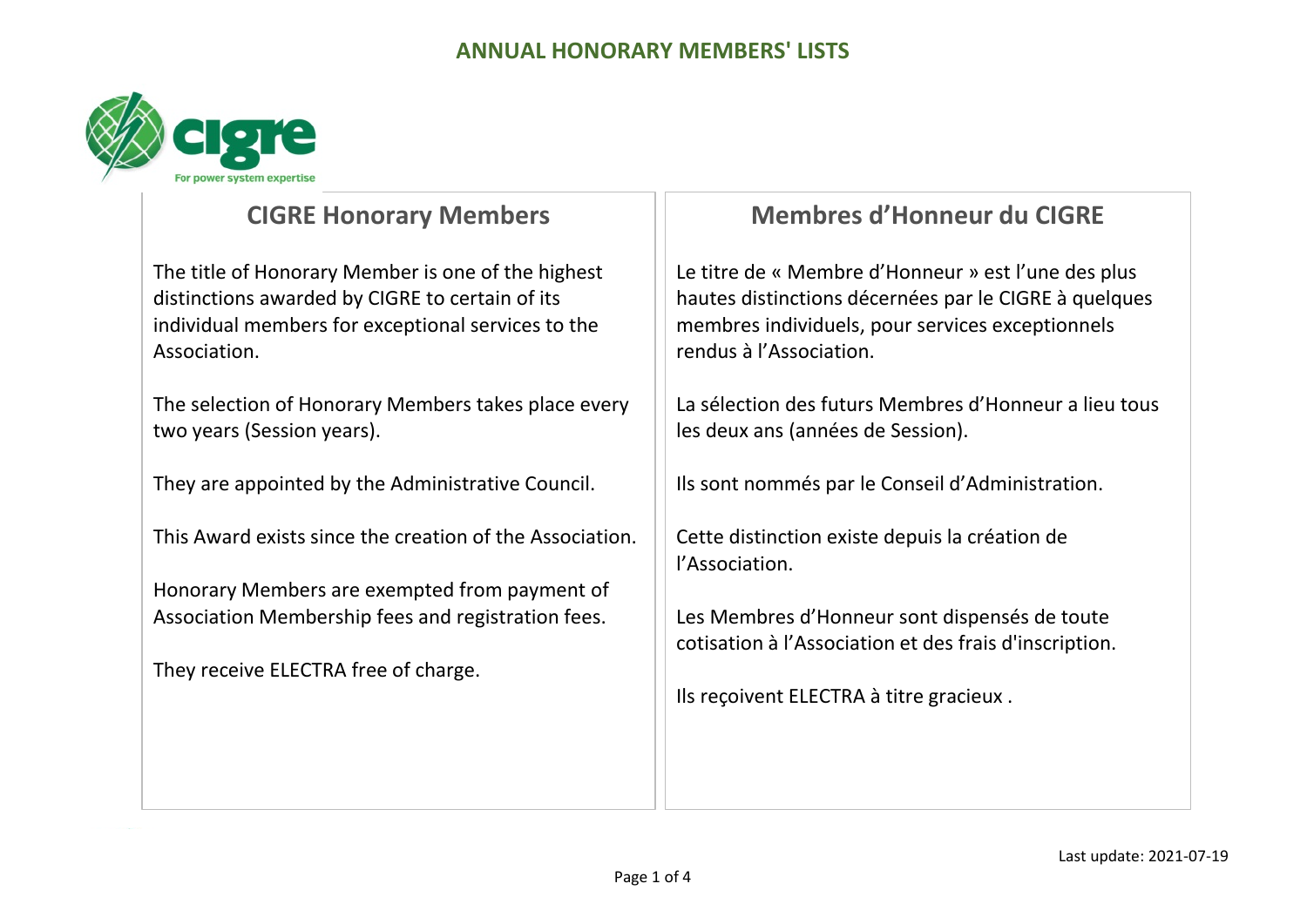| 1992                       |              | 1994                    |           | 1996                            |              |
|----------------------------|--------------|-------------------------|-----------|---------------------------------|--------------|
| Egon_F. PESCHKE+           | <b>DE</b>    | André MERLIN            | <b>FR</b> | Heinz-Helmut SCHRAMM            | <b>DE</b>    |
| Karl-Heinz SCHNEIDER       | <b>DE</b>    | C.V.J. VARMA            | IN        | Philip_W. DULHUNTY              | AU           |
| Ralph S. GENS <sup>+</sup> | <b>US</b>    | Kare SCHJETNE           | <b>NO</b> | Jerzy Z.L. LEPECKI              | <b>BR</b>    |
| Willis_S. WHITE            | US           | Dennis_J. ALLAN         | GB        | Narain_G. HINGORANI             | <b>US</b>    |
| Rauno_K. KOSKINEN          | F1           | J.M. HODGE <sup>+</sup> | <b>GB</b> | Christian DUBANTON <sup>+</sup> | <b>FR</b>    |
| Jacques CLADÉ              | <b>FR</b>    |                         |           | Giancarlo MANZONI               | $\mathsf{I}$ |
| Mario SFORZINI             | $\mathsf{I}$ |                         |           | John_H. BANKS                   | <b>GB</b>    |
| Theo YKEMA                 | <b>NL</b>    |                         |           | W.J. CHEETHAM                   | GB           |
| Thomas PRAEHAUSER+         | <b>CH</b>    |                         |           | Leopold ERHART                  | CH           |
| Erich RUOSS                | <b>CH</b>    |                         |           | Andrew_John ERIKSSON            | <b>CH</b>    |
|                            |              |                         |           |                                 |              |
|                            |              |                         |           |                                 |              |
| 1998                       |              | 2000                    |           | 2002                            |              |
| Sarma MARUVADA             | CA           | <b>Reinhart BAEHR</b>   | <b>DE</b> | Dusan POVH                      | <b>DE</b>    |
| Jorgen_Falck CHRISTENSEN   | DK           | <b>Rolf RENKE</b>       | <b>DE</b> | <b>Gerhard ZIEGLER</b>          | DE           |
| Clive_W. REED              | US           | Graham_F. VINCENT       | AU        | Alain ROBERT                    | <b>BE</b>    |
| Kjell BJORLOW-LARSEN       | <b>NO</b>    | Harold_N. SCHERER-Jr.   | <b>US</b> | Xisto VIEIRA_Filho              | <b>BR</b>    |
|                            |              | Marc HÉROUARD           | <b>FR</b> | Fouad TAHER+                    | EG           |
|                            |              | Yasuji SEKINE           | <b>JP</b> | John_H. BRUNKE                  | <b>US</b>    |
|                            |              | Michel CHAMIA+          | <b>SE</b> | François MESLIER                | <b>FR</b>    |
|                            |              |                         |           | Lorenzo THIONE+                 | IT           |
|                            |              |                         |           | <b>Stig GOETHE</b>              | <b>SE</b>    |
|                            |              |                         |           | <b>Kjell PETTERSSON</b>         | <b>SE</b>    |
|                            |              |                         |           | Josef Anton DÜRR                | <b>CH</b>    |
|                            |              |                         |           |                                 |              |
|                            |              |                         |           |                                 |              |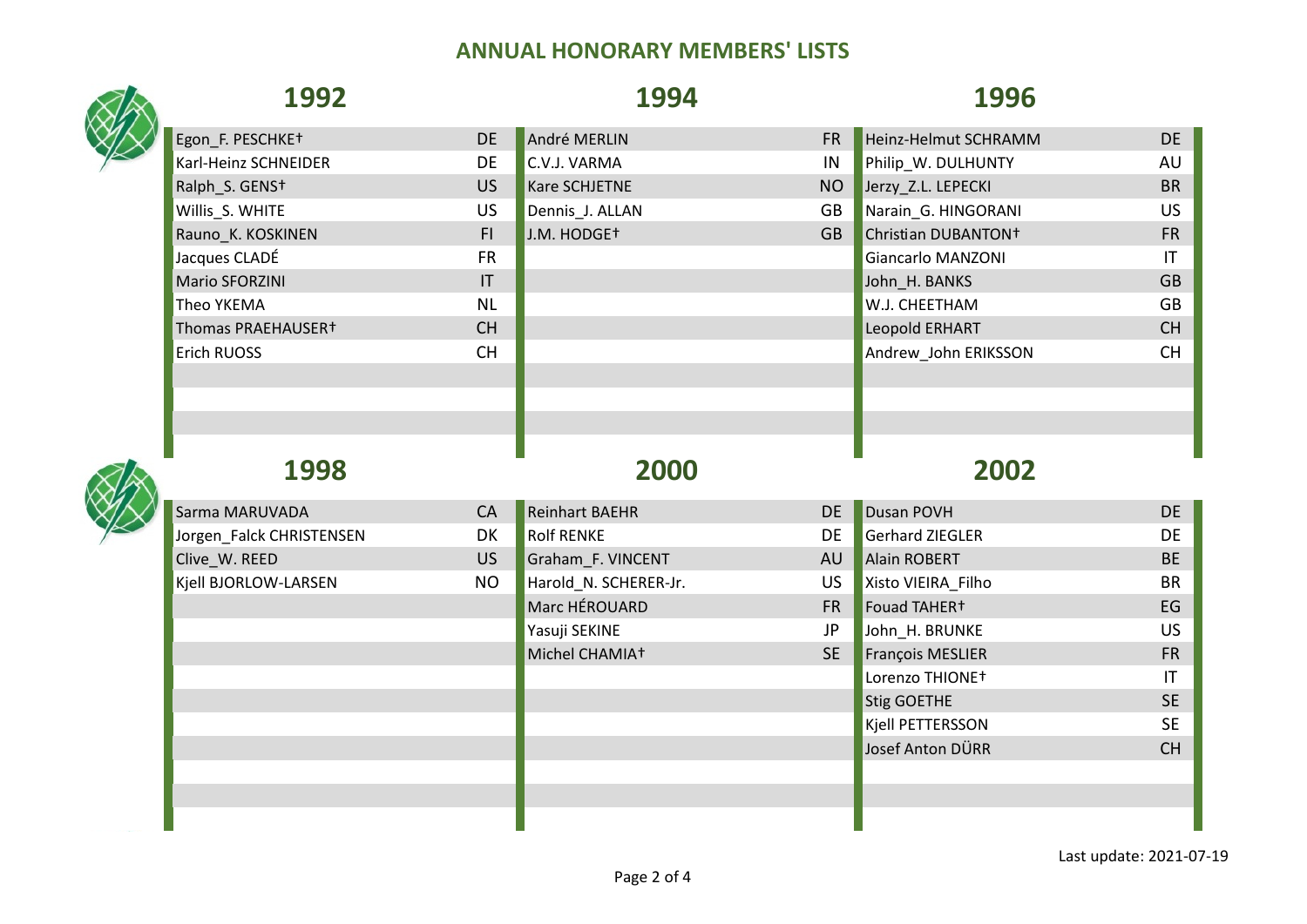## **2004 2006 2008** Robert George STEPHEN ZA Klaus Peter MÜLLER DE Peter TYREE AU AU Jürgen SCHWARZ DE Reinhard\_G. SCHROTH DE Marcio SZECHTMAN BR Manuel Victor GONZALEZ SABATO AR Pierre DE\_PAUW BE Yves FILION CA David G. CROFT THE AU JOAO B. GUIMARAES FERREIRA DA SILVA BR Angelo INVERNIZZI THE ANGELO IT Hans\_E. WEINRICH US Prabha KUNDUR† CA Takashi HAYASHI JP Philippe GUUINIC **FR** Hao GUO CN Auke WIERSMA NL Robert MAHLER FR Niels HAASE DK Colin RAY GB Istvan KROMER **EXAMPLE HU** Fernando GONZALO ORTIZ ES IVan DE\_MESMAEKER CH Johan\_J. SMIT NU NU Joao\_A. do NASCIMENTO-BAPTISTA PT David J. WALLIS GB Sture H. LARSSON SE Aldo BOLZA CH Patrick BRAUN CH POLZA Klaus FROEHLICH CH **2010 2012 2014** Ernst GOCKENBACH DE DE José Henrique MACHADO FERNANDES BR Paulo ESMERALDO BR PAULO BR Rolf WINDMÖLLER DE Liliane NEY FR Jorge NIZOVOY AR Michel ARMSTRONG CA CA Antonio NEGRI IN CONTROLLER IT Ruomei LI CONTROLLER CONTROLLER CONTROLLER CONTROLLER CO Javier AMANTEGUI **EXACCI ES CARLO ALBERTO NUCCI IT Anatoly DYAKOV†** THE RU Fernando SOTO MARTOS ES Christopher John JONES GB Gunnar ASPLUND SE Clark W. GELLINGS CONSULTER STRUCK US Mark Andrew WALDRON GB Olav FOSSO CONSULTER STRUCK NO Bernard-Michel DALLE FR Franz BESOLD CH Erli FIGUIEREDO BR Georges DE\_MONTRAVEL FR Biarne ANDERSEN GB Kjell ISAKSSON SE Nikos HATZIARGYRIOU GRAND GRAND SE NIKOS HATZIARGYRIOU GRAND GRAND GRAND GRAND GRAND GRAND G Fredrik\_L. RÜTER SE Phil SOUTHWELL AU Pierre BOSS CH Ishiro TAI JP is the state of the state of the state of the state of the state of the state of t

Last update: 2021-07-19